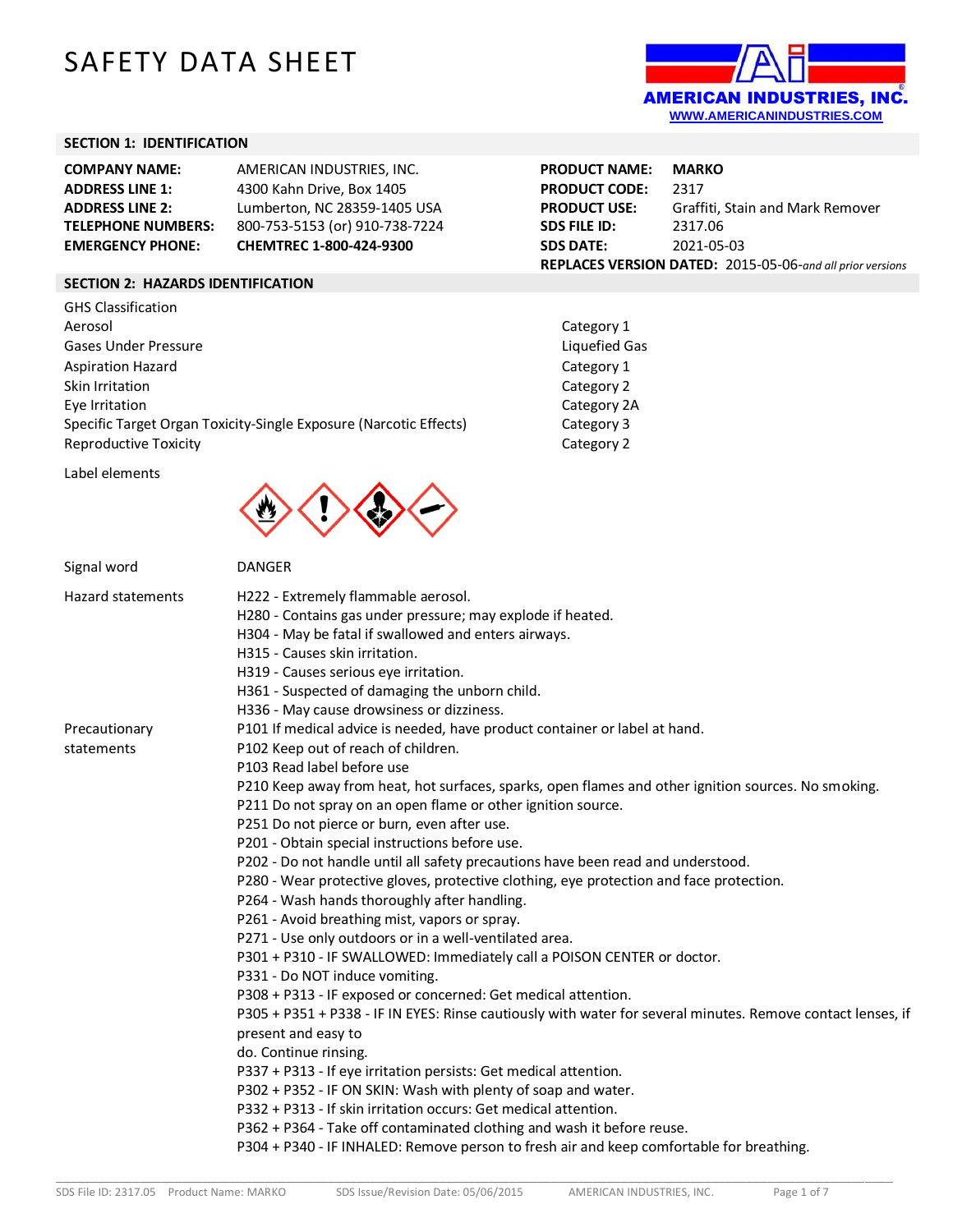P410 + P412 - Protect from sunlight. Do not expose to temperatures exceeding 50°C / 122°F.

P403 + P405 - Store in a well-ventilated place. Store locked up.

P501 - Dispose of contents and container in accordance with local, regional, national and international regulations.

| <b>SECTION 3: COMPOSITION/INFORMATION ON INGREDIENTS</b>                   |              |           |
|----------------------------------------------------------------------------|--------------|-----------|
| Chemical name                                                              | CAS number   | <u>%</u>  |
| Toluene                                                                    | 0000108-88-3 | $15 - 24$ |
| Propane                                                                    | 0000074-98-6 | 8-18      |
| Acetone                                                                    | 0000067-64-1 | $8 - 17$  |
| Diacetone Alcohol                                                          | 0000123-42-2 | $2 - 5$   |
| Isoparaffinic Petroleum Distillate                                         | 0064742-47-8 | $2 - 5$   |
| Ethyl Alcohol                                                              | 0000064-17-5 | $2 - 5$   |
| Ethoxylated Alcohols (C9-C11)                                              | 0068439-46-3 | $2 - 5$   |
| Confidential polyacrylate                                                  | Confidential | $.9 - 2$  |
| Quaternary Ammonium CPDS, bis<br>(Hydrogenated Tallow Alkyl) Dimethyl Salt | 0068953-58-2 | $-9-2$    |
| Sodium Benzoate                                                            | 0000532-32-1 | $-1 - 2$  |
| Morpholine                                                                 | 0000110-91-8 | $-1 - 2$  |

#### **SECTION 4: FIRST AID MEASURES**

| <b>Inhalation</b> | If exposed/feel unwell/concerned: Call a POISON CENTER or doctor.<br>Eliminate all ignition sources if safe to do so.<br>Remove source of exposure or move person to fresh air and keep comfortable for breathing.                                                                                                                                                                                                               |
|-------------------|----------------------------------------------------------------------------------------------------------------------------------------------------------------------------------------------------------------------------------------------------------------------------------------------------------------------------------------------------------------------------------------------------------------------------------|
| Skin contact      | Take off contaminated clothing, shoes and leather goods (e.g. watchbands, belts). Wash with plenty of<br>lukewarm, gently flowing water for a duration of 15-20 minutes. If skin irritation occurs: Get medical<br>advice/attention. Wash contaminated clothing before reuse. IF exposed or concerned: Get medical<br>advice/attention.                                                                                          |
| Eye contact       | Remove source of exposure or move person to fresh air. Rinse eyes cautiously with lukewarm, gently<br>flowing water for several minutes, while holding the eyelids open. Remove contact lenses, if present and<br>easy to do. Continue rinsing for a duration of 15-20 minutes. Take care not to rinse contaminated water<br>into the unaffected eye or onto the face. If eye irritation persists: Get medical advice/attention. |
| Ingestion         | Immediately call a POISON CENTER or doctor. Do NOT induce vomiting. If vomiting occurs naturally, lie on<br>your side, in the recovery<br>position.                                                                                                                                                                                                                                                                              |

### **SECTION 5: FIRE-FIGHTING MEASURES**

| Suitable extinguishing<br>media               | Dry chemical, foam, carbon dioxide. Water spray may be useful in minimizing or dispersing vapors and to<br>protect personnel. Carbon dioxide can displace oxygen. Use caution when applying carbon dioxide in<br>confined spaces. Simultaneous use of foam and water on the same surface is to be avoided as water<br>destroys the foam. Sand or earth may be used for small fires only. Do not direct a solid stream of water or<br>foam into hot, burning pools. This may result in frothing and increased fire intensity.                                                                                                                                                                                                                                                                                                                                                                                 |
|-----------------------------------------------|--------------------------------------------------------------------------------------------------------------------------------------------------------------------------------------------------------------------------------------------------------------------------------------------------------------------------------------------------------------------------------------------------------------------------------------------------------------------------------------------------------------------------------------------------------------------------------------------------------------------------------------------------------------------------------------------------------------------------------------------------------------------------------------------------------------------------------------------------------------------------------------------------------------|
| Unsuitable extinguishing<br>media             | No data available.                                                                                                                                                                                                                                                                                                                                                                                                                                                                                                                                                                                                                                                                                                                                                                                                                                                                                           |
| Specific hazards arising<br>from the chemical | Contents under pressure. Keep away from ignition sources and open flames. Exposure of containers to<br>extreme heat and flames can cause them to rupture often with violent force. Product is highly flammable<br>and forms explosive mixtures with air, oxygen, and all oxidizing agents. Vapors are heavier than air and<br>may travel along surfaces to remote ignition sources and flash back. During a fire, irritating and highly<br>toxic gases may be generated during combustion or decomposition. High temperatures can cause<br>sealed containers to rupture due to a build-up of internal pressures. Cool with water. Empty Containers<br>retain product residue which may exhibit hazards of material; therefore do not pressurize, cut, glaze,<br>weld or use for any other purposes. Container could potentially burst or be punctured upon mechanical<br>impact, releasing flammable vapors. |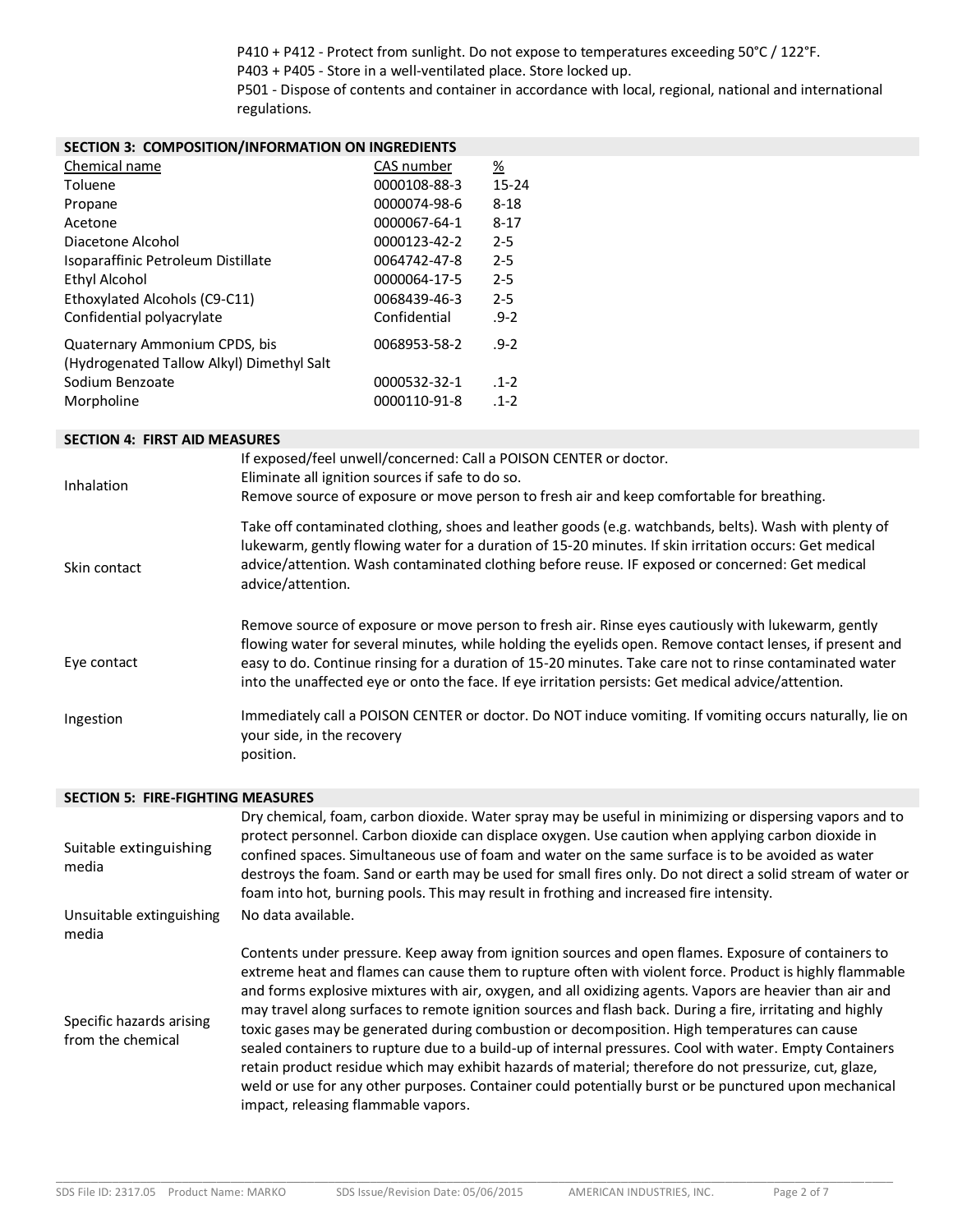| Special protective<br>equipment and<br>precautions for<br>firefighters |                                    |                                      | Wear protective pressure self-contained breathing apparatus (SCBA) and full turnout gear.                                                                                                                                                                                                                                                                                                                                                                                                                                                                                                                                                 |                                                        |                                            |                                      |                                        |                                     |                                                                                                                                                                                                                                                                                                                                                                                                                                       |                                      |                                        |
|------------------------------------------------------------------------|------------------------------------|--------------------------------------|-------------------------------------------------------------------------------------------------------------------------------------------------------------------------------------------------------------------------------------------------------------------------------------------------------------------------------------------------------------------------------------------------------------------------------------------------------------------------------------------------------------------------------------------------------------------------------------------------------------------------------------------|--------------------------------------------------------|--------------------------------------------|--------------------------------------|----------------------------------------|-------------------------------------|---------------------------------------------------------------------------------------------------------------------------------------------------------------------------------------------------------------------------------------------------------------------------------------------------------------------------------------------------------------------------------------------------------------------------------------|--------------------------------------|----------------------------------------|
| Fire-fighting procedures                                               |                                    |                                      | Isolate immediate hazard area and keep unauthorized personnel out. Stop spill/release if it can be done<br>safely. Move undamaged containers from immediate hazard area if it can be done safely. Water spray<br>may be useful in minimizing or dispersing vapors and to protect personnel. Water may be ineffective but<br>can be used to cool containers exposed to heat or flame. Caution should be exercised when using water<br>or foam as frothing may occur, especially if sprayed into containers of hot, burning liquid. Dispose of fire<br>debris and contaminated extinguishing water in accordance with official regulations. |                                                        |                                            |                                      |                                        |                                     |                                                                                                                                                                                                                                                                                                                                                                                                                                       |                                      |                                        |
| <b>SECTION 6: ACCIDENTAL RELEASE MEASURES</b>                          |                                    |                                      |                                                                                                                                                                                                                                                                                                                                                                                                                                                                                                                                                                                                                                           |                                                        |                                            |                                      |                                        |                                     |                                                                                                                                                                                                                                                                                                                                                                                                                                       |                                      |                                        |
| <b>Emergency procedures</b>                                            |                                    |                                      |                                                                                                                                                                                                                                                                                                                                                                                                                                                                                                                                                                                                                                           | solvent, the resulting waste mixture may be regulated. |                                            |                                      |                                        |                                     | ELIMINATE all ignition sources (no smoking, flares, sparks, or flames in immediate area). Do not touch or<br>walk through spilled material. Isolate hazard area and keep unnecessary people away. Remove all<br>possible sources of ignition in the surrounding area. Notify authorities if any exposure to the general<br>public or the environment occurs or is likely to occur If spilled material is cleaned up using a regulated |                                      |                                        |
| Personal precautions                                                   |                                    |                                      |                                                                                                                                                                                                                                                                                                                                                                                                                                                                                                                                                                                                                                           | smoking, flares, sparks or flames                      |                                            |                                      |                                        |                                     | Avoid breathing vapor. Avoid contact with skin, eye or clothing. ELIMINATE all ignition sources (no                                                                                                                                                                                                                                                                                                                                   |                                      |                                        |
| Environmental<br>precautions                                           |                                    | barriers.                            | protective clothing.                                                                                                                                                                                                                                                                                                                                                                                                                                                                                                                                                                                                                      |                                                        |                                            |                                      |                                        |                                     | in immediate area). Do not touch damaged containers or spilled materials unless wearing appropriate<br>Stop spill/release if it can be done safely. Prevent spilled material from entering sewers, storm drains,<br>other unauthorized drainage systems and natural waterways by using sand, earth, or other appropriate                                                                                                              |                                      |                                        |
| <b>Methods and Materials</b><br>for Containment and<br>Cleaning up     |                                    | disposal.                            |                                                                                                                                                                                                                                                                                                                                                                                                                                                                                                                                                                                                                                           |                                                        |                                            |                                      |                                        |                                     | Absorb liquids in vermiculite, dry sand, earth, or similar inert material and deposit in sealed containers for                                                                                                                                                                                                                                                                                                                        |                                      |                                        |
| Recommended<br>equipment<br><b>SECTION 7: HANDLING AND STORAGE</b>     |                                    |                                      | Wear liquid tight chemical protective clothing in combination with positive pressure self-contained<br>breathing apparatus (SCBA).                                                                                                                                                                                                                                                                                                                                                                                                                                                                                                        |                                                        |                                            |                                      |                                        |                                     |                                                                                                                                                                                                                                                                                                                                                                                                                                       |                                      |                                        |
| General                                                                |                                    |                                      |                                                                                                                                                                                                                                                                                                                                                                                                                                                                                                                                                                                                                                           |                                                        |                                            |                                      |                                        |                                     | Do not puncture or incinerate (burn) cans. Do not stick pins, nails, or any other sharp objects into opening on top of can.                                                                                                                                                                                                                                                                                                           |                                      |                                        |
| Ventilation<br>Requirements                                            |                                    |                                      | Do not spray in eyes. Do not take internally.<br>Use in well-ventilated place.                                                                                                                                                                                                                                                                                                                                                                                                                                                                                                                                                            |                                                        |                                            |                                      |                                        |                                     |                                                                                                                                                                                                                                                                                                                                                                                                                                       |                                      |                                        |
| Conditions for safe<br>storage                                         |                                    |                                      |                                                                                                                                                                                                                                                                                                                                                                                                                                                                                                                                                                                                                                           |                                                        |                                            |                                      |                                        |                                     | Store and use in a cool, dry, well-ventilated area. Do not store above 120°F. See product label for additional information.                                                                                                                                                                                                                                                                                                           |                                      |                                        |
| SECTION 8: EXPOSURE CONTROLS/PERSONAL PROTECTION                       |                                    |                                      |                                                                                                                                                                                                                                                                                                                                                                                                                                                                                                                                                                                                                                           |                                                        |                                            |                                      |                                        |                                     |                                                                                                                                                                                                                                                                                                                                                                                                                                       |                                      |                                        |
| Component                                                              | <b>OSHA</b><br><b>TWA</b><br>(ppm) | <b>OSHA</b><br><b>TWA</b><br>(mg/m3) | <b>OSHA</b><br><b>Tables</b><br>Z1,2,3                                                                                                                                                                                                                                                                                                                                                                                                                                                                                                                                                                                                    | <b>NIOSH</b><br><b>TWA</b><br>(ppm)                    | <b>NIOSH</b><br><b>TWA</b><br><u>(mgm3</u> | <b>NIOSH</b><br><b>STEL</b><br>(ppm) | <b>NIOSH</b><br><b>STEL</b><br>(mg/m3) | <b>ACGIH</b><br><b>TWA</b><br>(ppm) | <b>ACGIH</b><br><b>TWA</b><br>(mg/m3)                                                                                                                                                                                                                                                                                                                                                                                                 | <b>ACGIH</b><br><b>STEL</b><br>(ppm) | <b>ACGIH</b><br><b>STEL</b><br>(mg/m3) |
| Acetone                                                                | 1000                               | 2400                                 | $\mathbf{1}$                                                                                                                                                                                                                                                                                                                                                                                                                                                                                                                                                                                                                              | 250                                                    | 590                                        |                                      |                                        | 250                                 |                                                                                                                                                                                                                                                                                                                                                                                                                                       | 500                                  |                                        |
| Diacetone<br>Alcohol                                                   | 50                                 | 240                                  | $\mathbf 1$                                                                                                                                                                                                                                                                                                                                                                                                                                                                                                                                                                                                                               | 50                                                     | 240                                        |                                      |                                        | 50                                  |                                                                                                                                                                                                                                                                                                                                                                                                                                       |                                      |                                        |
| Ethyl<br>Alcohol                                                       | 1000                               | 1900                                 | $\mathbf 1$                                                                                                                                                                                                                                                                                                                                                                                                                                                                                                                                                                                                                               | 1000                                                   | 1900                                       |                                      |                                        |                                     |                                                                                                                                                                                                                                                                                                                                                                                                                                       | 1000                                 |                                        |
| Isoparaffinic<br>Petroleum<br>Distillate                               | 500                                | 2000                                 | $\mathbf{1}$                                                                                                                                                                                                                                                                                                                                                                                                                                                                                                                                                                                                                              |                                                        |                                            |                                      |                                        | (L)[N159]<br>(L)<br>[N800]          | [(L)[N159]<br>L) [N800]];<br>[5 (l)]<br>[N159]5 (I)<br>[N800]];                                                                                                                                                                                                                                                                                                                                                                       |                                      |                                        |
| Morpholine                                                             | 20                                 | 70                                   | $\mathbf{1}$                                                                                                                                                                                                                                                                                                                                                                                                                                                                                                                                                                                                                              | 20                                                     | 70                                         | 30                                   | 105                                    | 20                                  |                                                                                                                                                                                                                                                                                                                                                                                                                                       |                                      |                                        |
| Propane                                                                | 1000                               | 1800                                 | 1                                                                                                                                                                                                                                                                                                                                                                                                                                                                                                                                                                                                                                         | 1000                                                   | 1800                                       |                                      |                                        | See<br>Appendi<br>x F:              |                                                                                                                                                                                                                                                                                                                                                                                                                                       | Simple<br>asphyxi<br>ant $(D)$ ,     |                                        |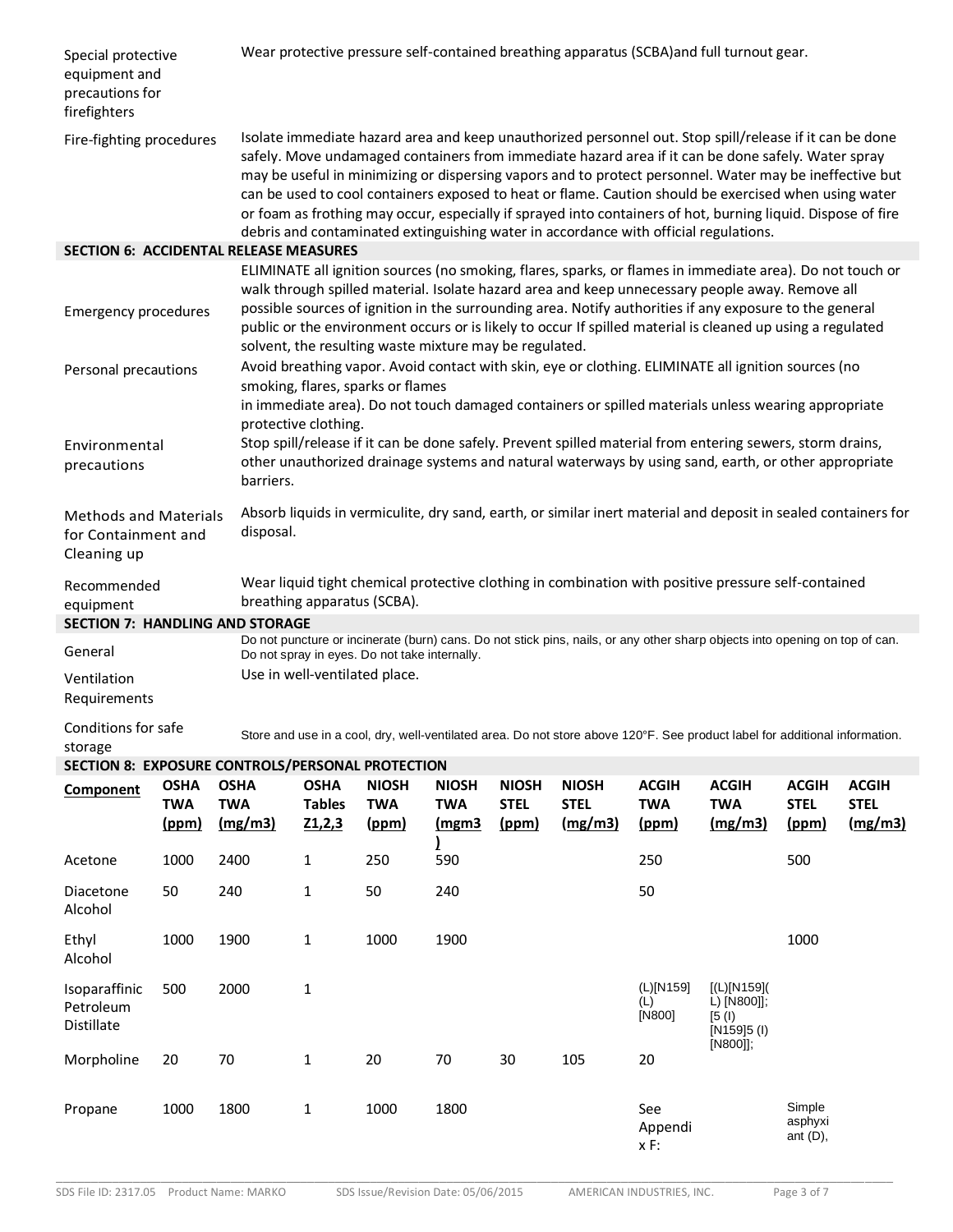|                                                    |                                                                    |                                                            |                                                               |                                             |                                 |                                            |                                                                       | Minimal<br>Oxygen<br>Content                                                                                                                                                                                                                                                                                                                                                                                                     | explos-<br>ion<br>hazard |
|----------------------------------------------------|--------------------------------------------------------------------|------------------------------------------------------------|---------------------------------------------------------------|---------------------------------------------|---------------------------------|--------------------------------------------|-----------------------------------------------------------------------|----------------------------------------------------------------------------------------------------------------------------------------------------------------------------------------------------------------------------------------------------------------------------------------------------------------------------------------------------------------------------------------------------------------------------------|--------------------------|
| Toluene                                            | 200<br>(a)/30<br>0<br>ceilin                                       | 0.2                                                        | 1, 2                                                          | 100                                         | 375                             | 150                                        | 560                                                                   | 20                                                                                                                                                                                                                                                                                                                                                                                                                               | (EX)                     |
| Component                                          | g<br><b>ACGI</b><br>н<br>Carcin-<br>ogen                           | <b>ACGIH</b><br><b>TLV Basis</b>                           | <b>ACGIH</b><br>Notat-<br>ions                                | <b>OSHA</b><br><b>STEL</b><br>(ppm)         | <b>NIOSH</b><br>Carcin-<br>ogen | <b>OSHA</b><br><b>STEL</b><br>(mg/m)<br>3) | <b>OSHA</b><br>Carcin-<br>ogen                                        | <b>OSHA</b><br>Skin<br>desig-<br>nation                                                                                                                                                                                                                                                                                                                                                                                          |                          |
| Acetone                                            | A4                                                                 | URT & eye<br>irr; CNS<br>impair                            | A4; BEI                                                       |                                             |                                 |                                            |                                                                       |                                                                                                                                                                                                                                                                                                                                                                                                                                  |                          |
| Diacetone<br>Alcohol                               |                                                                    | URT & Eye<br>irr                                           |                                                               |                                             |                                 |                                            |                                                                       |                                                                                                                                                                                                                                                                                                                                                                                                                                  |                          |
| Ethyl<br>Alcohol                                   | A <sub>3</sub>                                                     |                                                            |                                                               |                                             |                                 |                                            |                                                                       |                                                                                                                                                                                                                                                                                                                                                                                                                                  |                          |
| Isoparaffinic<br>Petroleum<br>Distillate           | [A2[N1<br>59]A2<br>[N800]<br>$]$ ; [A4<br>$[N159]$<br>A4<br>[N800] | URT irr<br>[N159]URT<br>irr<br>[N800]                      | [A2[N1<br>59]A2<br>[N800]];<br>[A4<br>[N159]<br>A4<br>[N800]] |                                             |                                 |                                            |                                                                       |                                                                                                                                                                                                                                                                                                                                                                                                                                  |                          |
| Morpholine                                         | J;<br>A4<br>Eye<br>dam;<br><b>URT</b>                              | A4 Eye<br>dam; URT                                         | A4 Eye<br>dam;<br><b>URT</b>                                  |                                             |                                 |                                            |                                                                       | 1                                                                                                                                                                                                                                                                                                                                                                                                                                |                          |
| Toluene                                            | A4                                                                 | Visual<br>impair;<br>female<br>repro;<br>pregnancy<br>loss | A4; BEI                                                       | 500ppm<br>/10<br>minutes<br>(a)             |                                 |                                            |                                                                       |                                                                                                                                                                                                                                                                                                                                                                                                                                  |                          |
| Key                                                |                                                                    |                                                            |                                                               | reproductive, URT - Upper respiratory tract |                                 |                                            |                                                                       | (C) - Ceiling limit, (R) - Respirable fraction, A1 - Confirmed Human Carcinogen, A2 - Suspected Human<br>Carcinogen, A3 - Confirmed Animal Carcinogen with Unknown Relevance to Humans, A4 - Not Classifiable<br>as a Human Carcinogen, BEI - Substances for which there is a Biological Exposure Index or Indices, CNS -<br>Central nervous system, dam - Damage, eff - Effects, impair - Impairment, irr - Irritation, repro - |                          |
| Eye/face protection                                |                                                                    |                                                            |                                                               | this material is used and stored.           |                                 |                                            |                                                                       | Wear safety glasses with side shields. Eyewash stations and showers should be available in areas where                                                                                                                                                                                                                                                                                                                           |                          |
| Skin protection                                    |                                                                    |                                                            |                                                               |                                             |                                 |                                            |                                                                       | Use solvent-resistant protective gloves for prolonged or repeated contact.                                                                                                                                                                                                                                                                                                                                                       |                          |
| Appropriate Engineering<br>Controls                |                                                                    |                                                            |                                                               |                                             |                                 |                                            | Ventilation should be sufficient to prevent inhalation of any vapors. |                                                                                                                                                                                                                                                                                                                                                                                                                                  |                          |
| Respiratory protection                             |                                                                    |                                                            |                                                               |                                             |                                 |                                            |                                                                       | Avoid breathing vapors. In restricted areas, use approved chemical/mechanical filters designed to remove<br>a combination of particles and vapor. In confined areas, use an approved air-line respirator or hood. A<br>self-contained breathing apparatus is required for vapor concentrations above PEL/TLV limits.                                                                                                             |                          |
| <b>SECTION 9: PHYSICAL AND CHEMICAL PROPERTIES</b> |                                                                    |                                                            |                                                               |                                             |                                 |                                            |                                                                       |                                                                                                                                                                                                                                                                                                                                                                                                                                  |                          |
| Appearance<br>Odor                                 |                                                                    | Off white liquid<br>Pungent                                |                                                               |                                             |                                 |                                            |                                                                       |                                                                                                                                                                                                                                                                                                                                                                                                                                  |                          |
| Density                                            |                                                                    | $6.79$ lb/gal                                              |                                                               |                                             |                                 |                                            |                                                                       |                                                                                                                                                                                                                                                                                                                                                                                                                                  |                          |
| Density VOC                                        |                                                                    | 3.30 lb/gal                                                |                                                               |                                             |                                 |                                            |                                                                       |                                                                                                                                                                                                                                                                                                                                                                                                                                  |                          |

\_\_\_\_\_\_\_\_\_\_\_\_\_\_\_\_\_\_\_\_\_\_\_\_\_\_\_\_\_\_\_\_\_\_\_\_\_\_\_\_\_\_\_\_\_\_\_\_\_\_\_\_\_\_\_\_\_\_\_\_\_\_\_\_\_\_\_\_\_\_\_\_\_\_\_\_\_\_\_\_\_\_\_\_\_\_\_\_\_\_\_\_\_\_\_\_\_\_\_\_\_\_\_\_\_\_\_\_\_\_\_\_\_\_\_\_\_\_\_\_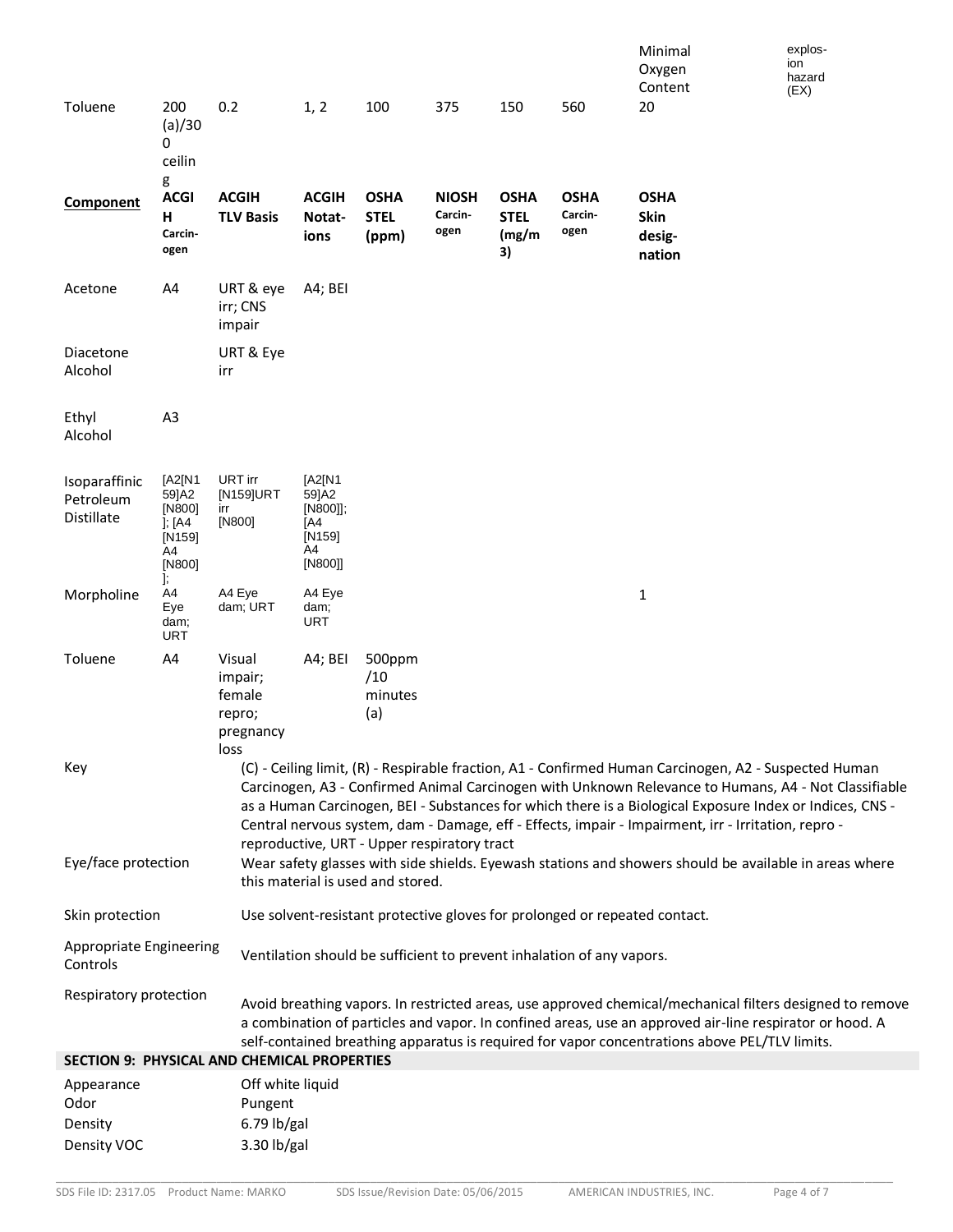| % VOC                                                    | 48.7%                                                                                                                                                                                                                                                                                                                                                                                                                                             |
|----------------------------------------------------------|---------------------------------------------------------------------------------------------------------------------------------------------------------------------------------------------------------------------------------------------------------------------------------------------------------------------------------------------------------------------------------------------------------------------------------------------------|
| SECTION 10: STABILITY AND REACTIVITY                     |                                                                                                                                                                                                                                                                                                                                                                                                                                                   |
| Chemical stability                                       | Stable under normal storage and handling conditions.                                                                                                                                                                                                                                                                                                                                                                                              |
| Hazardous<br>Polymerization                              | Will not occur.                                                                                                                                                                                                                                                                                                                                                                                                                                   |
| Conditions to avoid                                      | Avoid heat, sparks, flame, high temperature and contact with incompatible materials. Dropping<br>containers may cause bursting.                                                                                                                                                                                                                                                                                                                   |
| Hazardous<br>decomposition products                      | No data available.                                                                                                                                                                                                                                                                                                                                                                                                                                |
| Incompatible materials                                   | Avoid strong oxidizers, reducers, acids and alkalis.                                                                                                                                                                                                                                                                                                                                                                                              |
| SECTION 11: TOXICOLOGICAL INFORMATION                    |                                                                                                                                                                                                                                                                                                                                                                                                                                                   |
| Skin contact                                             | Causes skin irritation.                                                                                                                                                                                                                                                                                                                                                                                                                           |
| Eye contact                                              | Causes serious eye damage.                                                                                                                                                                                                                                                                                                                                                                                                                        |
| Likely Route of Exposure                                 | Inhalation, ingestion, skin absorption.                                                                                                                                                                                                                                                                                                                                                                                                           |
| Carcinogenicity                                          | No data available.                                                                                                                                                                                                                                                                                                                                                                                                                                |
| <b>Germ Cell Mutagenicity</b>                            | No data available.                                                                                                                                                                                                                                                                                                                                                                                                                                |
| <b>Reproductive Toxicity</b>                             | Suspected of damaging the unborn child.                                                                                                                                                                                                                                                                                                                                                                                                           |
| Specific Target Organ<br><b>Toxicity-Single Exposure</b> | May cause drowsiness or dizziness.                                                                                                                                                                                                                                                                                                                                                                                                                |
| Specific Target Organ<br>Toxicity-Repeated<br>Exposure   | No data available.                                                                                                                                                                                                                                                                                                                                                                                                                                |
| <b>Aspiration Hazard</b>                                 | May be fatal if swallowed and enters airways.                                                                                                                                                                                                                                                                                                                                                                                                     |
| <b>Acute Toxicity</b>                                    | No data available.                                                                                                                                                                                                                                                                                                                                                                                                                                |
| <b>Potential Health Effects</b>                          | 0000067-64-1 ACETONE                                                                                                                                                                                                                                                                                                                                                                                                                              |
| - Miscellaneous                                          | The following medical conditions may be aggravated by exposure: lung disease, eye disorders, skin<br>disorders. Overexposure may cause damage to any of the following organs/systems: blood, central<br>nervous system, eyes, kidneys, liver, respiratory system, skin.                                                                                                                                                                           |
|                                                          | 0000108-88-3 TOLUENE                                                                                                                                                                                                                                                                                                                                                                                                                              |
|                                                          | Increased susceptibility to the effects of this material may be observed in people with preexisting disease<br>of any of the following: central nervous system, kidneys, liver, respiratory system, skin. Can be absorbed<br>through the skin in harmful amounts. Recurrent overexposure may result in liver and kidney injury. High<br>airborne levels have produced irregular heartbeats in animals and occasional palpitations in humans. Rats |
|                                                          | exposed to very high airborne levels have exhibited high frequency hearing deficits. The significance of<br>this to man is unknown. WARNING: This chemical is known to the State of California to cause birth<br>defects or other reproductive harm.                                                                                                                                                                                              |
| Chronic Exposure                                         | 0000108-88-3 TOLUENE                                                                                                                                                                                                                                                                                                                                                                                                                              |
|                                                          | TERATOGENIC EFFECTS: Toluene has been Classified as POSSIBLE for humans.                                                                                                                                                                                                                                                                                                                                                                          |
| 0000067-64-1<br><b>ACETONE</b>                           | LC50 (male rat): 30000 ppm (4-hour exposure); cited as 71000 mg/m3 (4-hour exposure) (29)<br>LC50 (male mouse): 18600 ppm (4-hour exposure); cited as 44000 mg/m3 (4-hour exposure) (29)<br>LD50 (oral, female rat): 5800 mg/kg (24)                                                                                                                                                                                                              |
|                                                          | LD50 (oral, mature rat): 6700 mg/kg (cited as 8.5 mL/kg) (31)                                                                                                                                                                                                                                                                                                                                                                                     |
|                                                          | LD50 (oral, newborn rat): 1750 mg/kg (cited as 2.2 mL/kg) (31)<br>LD50 (oral, mouse): 3000 mg/kg (32, unconfirmed)                                                                                                                                                                                                                                                                                                                                |
|                                                          | LD50 (dermal, rabbit): Greater than 16000 mg/kg cited as 20 mL/kg) (30)                                                                                                                                                                                                                                                                                                                                                                           |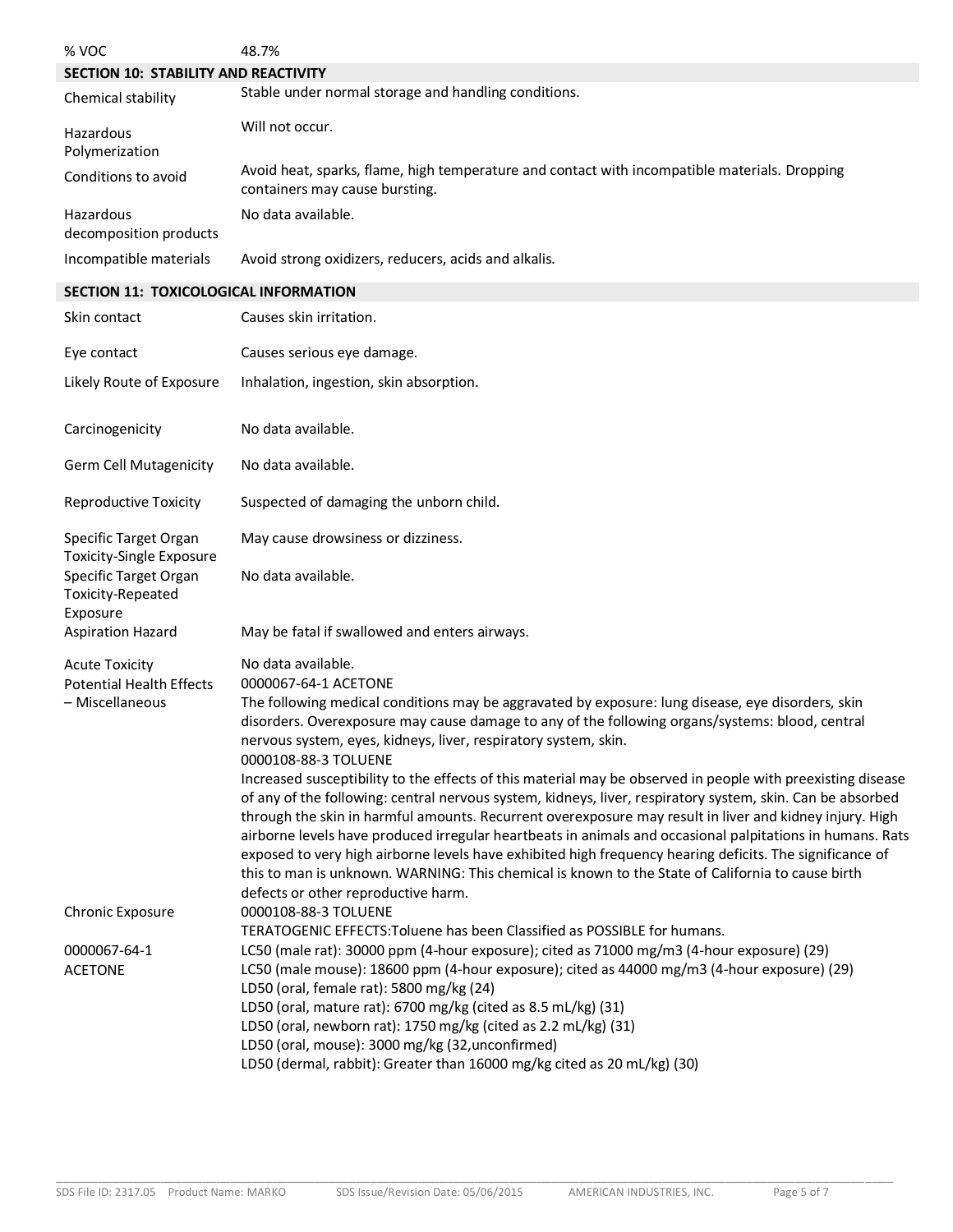0000108-88-3 TOLUENE

LC50 (rat): 8800 ppm (4-hour exposure) (2) LC50 (rat): 6000 ppm (6-hour exposure) (3) LD50 (oral, rat): 2600 to 7500 mg/kg (3,5,11,17) LD50 (oral, neonatal rat): less than 870 mg/kg (3) LD50 (dermal, rabbit): 12,225 mg/kg (reported as 14.1 ml/kg) (1)

#### **SECTION 12: ECOLOGICAL INFORMATION**

| Toxicity                            | No data available. |
|-------------------------------------|--------------------|
| Persistence and<br>degradability    | No data available. |
| <b>Bioaccumulative</b><br>potential | No data available. |
| Mobility in soil                    | No data available. |
| Other adverse effects               | No data available. |

#### **SECTION 13: DISPOSAL CONSIDERATIONS**

Disposal instructions Under RCRA, it is the responsibility of the user of the product, to determine at the time of disposal whether the product meets RCRA criteria for hazardous waste. Waste management should be in full compliance with federal, state, and local laws. Empty containers retain product residue which may exhibit hazards of material, therefore do not pressurize, cut, glaze, weld or use for any other purposes. Return drums to reclamation centers for proper cleaning and reuse.

#### **SECTION 14: TRANSPORT INFORMATION**

DOT Aerosols, UN1950, Hazard class 2.1; (LTD QTY)

# **SECTION 15: REGULATORY INFORMATION**

| <b>COMPONENT</b>                                                               | (CAS/PERC)                 | <b>REGULATION</b>                                                                                                 |
|--------------------------------------------------------------------------------|----------------------------|-------------------------------------------------------------------------------------------------------------------|
| Toluene                                                                        | (0000108-88-3) 15-24%      | SARA313, CERCLA, HAPS, SARA312, VOC, TSCA, RCRA, ACGIH,<br>California Proposition 65 Developmental                |
| Propane                                                                        | (0000074-98-6) 8-18%       | SARA 312, VOC, TSCA, ACGIH, OSHA                                                                                  |
| Acetone                                                                        | (0000067-64-1) 8-17%       | CERCLA, SARA 312, TSCA, RCRA, ACGIH, OSHA                                                                         |
| Diacetone Alcohol                                                              | $(0000123-42-2)$ 2-5%      | SARA 312, VOC, TSCA, ACGIH, OSHA                                                                                  |
| Isoparaffinic Petroleum Distillate                                             | $(0064742 - 47 - 8)$ 2-5%  | SARA312, TSCA                                                                                                     |
| <b>Ethyl Alcohol</b>                                                           | $(0000064-17-5)$ 2-5%      | SARA312, VOC, TSCA, ACGIH, OSHA                                                                                   |
| Ethoxylated Alcohols (C9-C11)                                                  | $(0000064 - 17 - 5)$ 2-5%  | SARA312, VOC, TSCA, ACGIH, OSHA                                                                                   |
| Confidential polyacrylate                                                      | Confidential               | SARA312, TSCA                                                                                                     |
| Quarternary Ammonium CPDS,<br>bis (Hydrogenated Tallow Alkyl)<br>Dimethyl Salt | $(0068953 - 58 - 2)$ .9-2% | SARA312, TSCA                                                                                                     |
| Sodium Benzoate                                                                | (0000532-32-1).1-2%        | SARA312, TSCA                                                                                                     |
| Morpholine                                                                     | $(0000110-91-8)$ . 1-2%    | SARA312, VOC, TSCA, ACGIH, OSHA                                                                                   |
| Quartz                                                                         | (0014808-60-7) Trace       | SARA312, TSCA, ACGIH, California Proposition 65 Cancer                                                            |
| Benzene                                                                        | (0000071-43-2) Trace       | SARA313, CERCLA, HAPS, SARA312, VOC, TSCA, RCRA, ACGIH,<br>California Proposition 65 Cancer - Developmental -Male |
| Xylene                                                                         | (0001330-20-7) Trace       | SARA313, CERCLA, HAPS, SARA312, VOC, TSCA, RCRA, ACGIH, OSHA                                                      |
| 2-Methoxyethanol                                                               | (0000109-86-4) Trace       | SARA313, CERCLA, HAPS, SARA312, VOC, TSCA, ACGIH, California<br>Proposition 65 Developmental - Male               |
| Ethylenediamine                                                                | (0000107-15-3) Trace       | CERCLA, SARA312, VOC, TSCA                                                                                        |